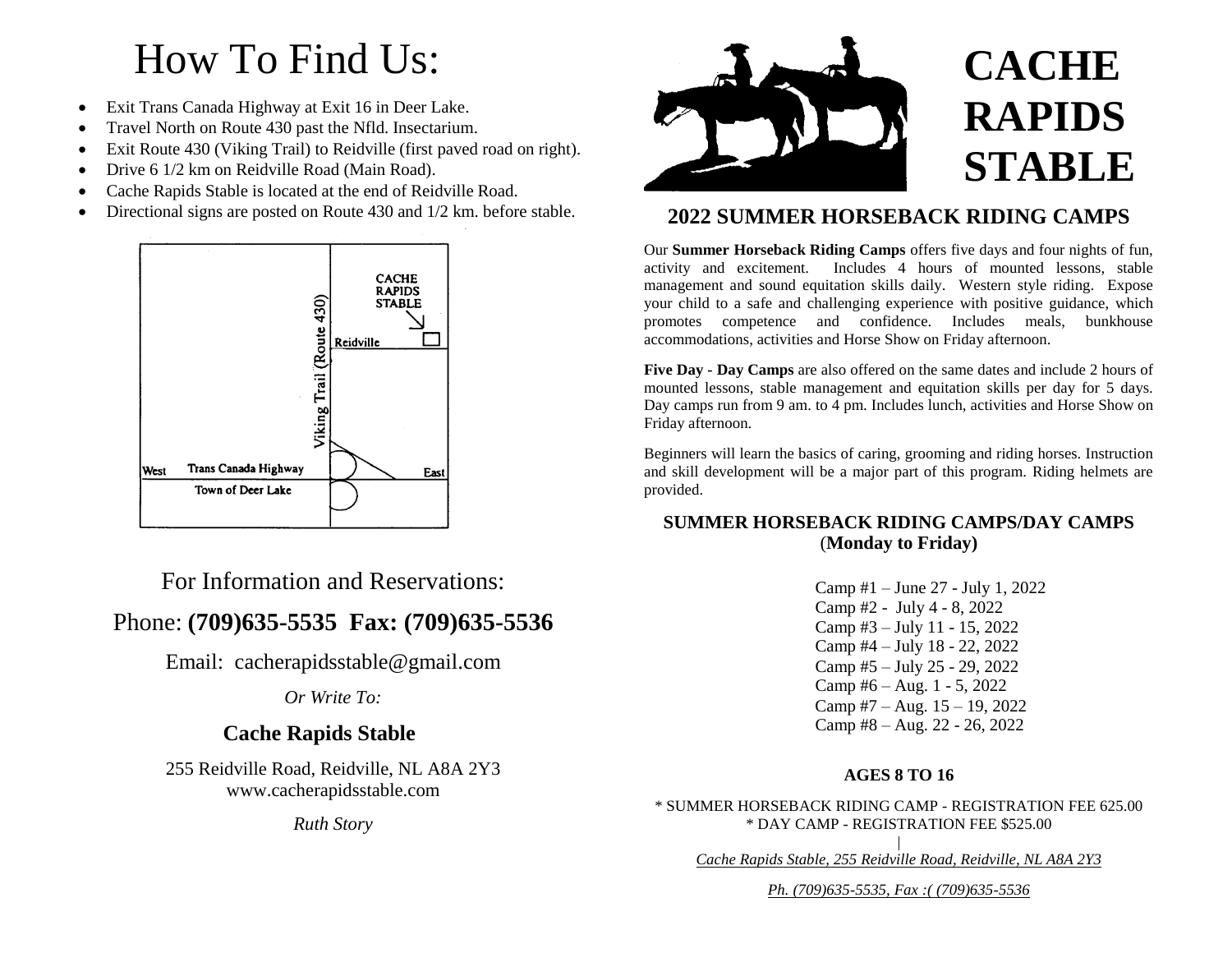## **FEE INFORMATION:**

## *2022 OVERNIGHT HORSEBACK RIDING CAMP REGISTRATION FEE: \$625.00 inclusive.*

## *2022 DAY HORSEBACK RIDING CAMP (9 am. to 4 pm.) REGISTRATION FEE: \$525.00 inclusive.*

**Fees Include:** All meals and snacks while at camp, bunkhouse accommodation for overnight campers, activities, skill instruction in horseback riding and Horse Show on Friday afternoon.

**Fees Do Not Include**: Transportation to and from the stable.

**Cancellation Policy:** There will be no refund for cancellations made 5 days or less prior to the first day of camp, unless, the cancellation request is accompanied by a Physician's letter. No refund will be made for dismissal due to disciplinary action, late arrival or early departure. In the case of withdrawal from camp on Physician's order, a gift certificate will be provided for the equivalent of the unused portion of the camp term.

**Arrival/Departure Times:** Campers should arrive by 9 am. on Monday morning and will finish at 3 pm. on Friday.

**Early Arrivals:** Arrangements can be made to arrive the evening prior to camp or stay additional evening, if required, due to travel arrangements. Campers who wish to arrive on Sunday evening should make prior arrangements with the stable. *There will be an additional charge of \$50.00 for campers arriving on Sunday evening.*

- **1.** A minimum of \$150.00 deposit for each session to reserve a space. Remaining balance due upon arrival at camp. Credit and Debit cards and E Transfers are accepted.
- 2. Space will be available on a first come basis. No reservations without a deposit.

FINAL ACCEPTANCE OF THE APPLICANT'S REGISTRATION IS AT THE SOLE DISCRETION OF THE STABLE DIRECTOR. Cache Rapids Stable reserves the right to cancel or combine camps if it does not receive a sufficient number of registrations. A full refund will be given for any camp cancelled by the stable. Additional camps may be added if sufficient demand.

## **STABLE INFORMATION:**

**CACHE RAPIDS STABLE** is a family operated riding stable offering Western Style riding. The stable is located near the Cache Rapids on the scenic Humber River in Reidville, 10 minutes from Deer Lake off the Viking Trail (Route 430). We offer riding experiences for all riding levels.

**HEALTH & SAFETY** are emphasized at all times at Cache Rapids Stable. Parents/Guardians will be notified of any injury, illness or condition requiring Outpatient care. All attendees must have medical coverage. Riding helmets are provided.

**VALUABLES**: Attendees are encouraged NOT to bring valuable clothing or possessions to camp. Cache Rapids Stable can NOT be responsible for lost, damaged or stolen articles.

**MEALS:** All meals are served family style and are excellent in variety and quality. Special diets may be prepared for medical reasons only. The Stable must be notified in writing prior to Camp Session.

**WHAT TO BRING:** Rain clothes, warm clothing, **proper riding boot or a boot with heel**, sleeping bag/pillow, waterproof hat/sun hat, Swimming costume, towel, sun block, insect repellent and gloves. Optional: Camera, spare film and flashlight*. To be fair to all campers, children are asked not to bring spending money. The stable provides all snacks.*

**HORSE SHOW:** A Horse Show will be held on Friday afternoon from 1:30 pm. to 3:30 pm. Parents, family members and friends are encouraged to attend.

#### **CACHE RAPIDS STABLE sweatshirts and T-shirts will be for sale at the Horse Show on Friday afternoon.**

**TACK SHOP ON SITE:** We have a Tack Shop on site with riding boots, helmets, gloves, bridles, saddles, horse equipment and supplies.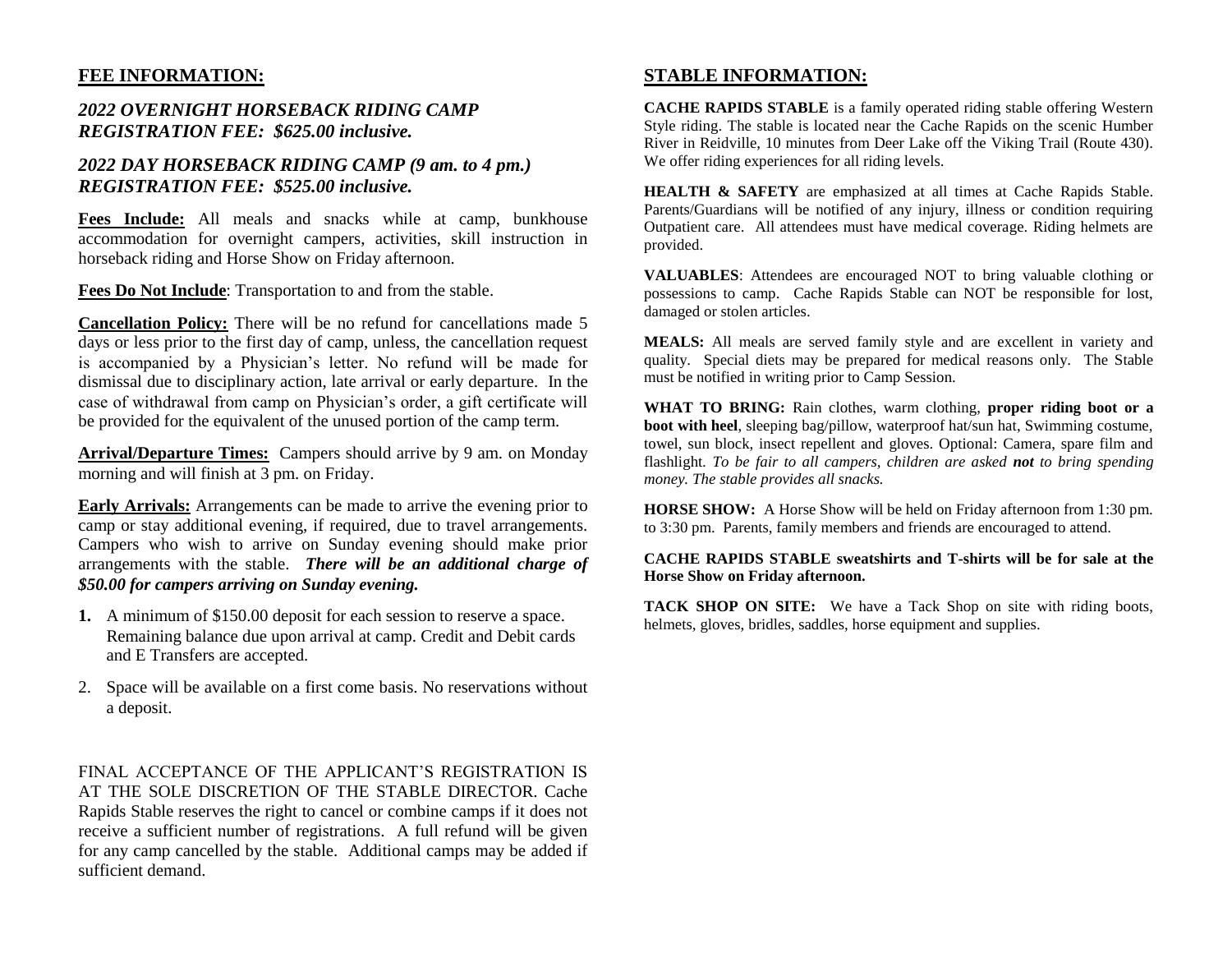## **CACHE RAPIDS STABLE**

#### **CONDITIONS OF ENROLLMENT**

- 1. The Stable Director reserves the right to dismiss a camper who, in his opinion, is a hazard to the safety and rights of others, or who appears to have rejected the reasonable controls of the Stable.
- 2. The parents or guardians submitting this application are those having legal custody over the child. Conditions of custody, if applicable, will be fully communicated, in writing, to the Stable, including a photocopy of the section of a court order referring to visitation rights.
- 3. While every precaution shall be taken to ensure the good welfare and protection of the camper, Cache Rapids Stable, its owners, staff members, employees, or facilities, outside the stable grounds, are hereby released from any and all liability in the event of any accident or misfortune that may occur to the attendee.
- 4. In the event that an attendee requires special medication, x-ray, or treatment beyond that which is possible at Cache Rapids Stable, the parent will be notified immediately and will be responsible for any additional expense for additional care or transportation.
- 5. In case of surgical emergency, I hereby give my permission to the physician selected by the Stable Director to hospitalize secure proper treatment for and order injection, anesthesia or surgery for my child named on this application. There is no charge for minor medical attention performed by Stable Staff. In case of serious accident or illness, however, required X-Rays, special drugs, the services of a hospital, Physician, Dentist, or other related services, the charges will be made to the Parent or Guardian.
- 6. The parents/guardians hereby agree to reimburse the Stable for any property damage caused by the applicant camper.
- 7. I give permission for Cache Rapids Stable to use any photograph of my child in promotional materials.
- 8. I have read all of this application form and I accept the conditions of enrollment.

Attendee's Name

Parent/Guardian Signature Letter and Date Date

#### **2022 SUMMER HORSEBACK RIDING CAMP APPLICATION** 255 Reidville Road, Reidville, NL A8A2Y3 Phone 635-5535 Fax 635-5536

| 233 Neigvine Noag, Neigvine, NL AOA2 I 3 Filolle 033-3333 Fax 033-3330            |  |  |  |  |
|-----------------------------------------------------------------------------------|--|--|--|--|
| <b>PARENTS/GUARDIANS - PLEASE READ CAREFULLY AND THOROUGHLY</b>                   |  |  |  |  |
| <b>ATTENDEE INFORMATION:</b>                                                      |  |  |  |  |
| Name: (Last)___________________________(First)______________________(Initial)__   |  |  |  |  |
|                                                                                   |  |  |  |  |
|                                                                                   |  |  |  |  |
|                                                                                   |  |  |  |  |
|                                                                                   |  |  |  |  |
| Child lives with: Father Mother Guardian Other                                    |  |  |  |  |
|                                                                                   |  |  |  |  |
| Phone: (home) ____________________________ (business) ___________________________ |  |  |  |  |
|                                                                                   |  |  |  |  |
|                                                                                   |  |  |  |  |
|                                                                                   |  |  |  |  |

**CAMP SESSIONS:** (please check one) \_\_\_SUMMER HORSEBACK RIDING CAMP - REGISTRATION FEE \$625.00 DAY HORSEBACK RIDING CAMP - REGISTRATION FEE \$525.00

Please choose the session(s) you wish to attend.

| $\frac{Camp#}{}$<br><b>Dates</b>                                      | Fee | <b>Balance Due</b> |  |
|-----------------------------------------------------------------------|-----|--------------------|--|
| Camp 1 _____ June 27 - July 1, 2022                                   |     |                    |  |
| Camp 2 ______ July 4 - 8, 2022                                        |     |                    |  |
| Camp 3 ______ July 11 - 15, 2022                                      |     |                    |  |
| Camp 4 ______ July 18 - 22, 2022                                      |     |                    |  |
| Camp 5 _______ July 25 - 29, 2022                                     |     |                    |  |
| Camp 6 _______ August 1 - 5, 2022                                     |     |                    |  |
| Camp 7 _______ August 15 - 19, 2022                                   |     |                    |  |
| Camp 8 _______ August 22 - 26, 2022                                   |     |                    |  |
| Additional Charge for Early Arrivals – Sunday $\frac{\$ 50.00}{\$}$ = |     |                    |  |
| Minus Deposit (Minimum of \$150.00)                                   |     | Deposit $(\_\_$    |  |
| Balance due first day of camp $=$ $\equiv$                            |     |                    |  |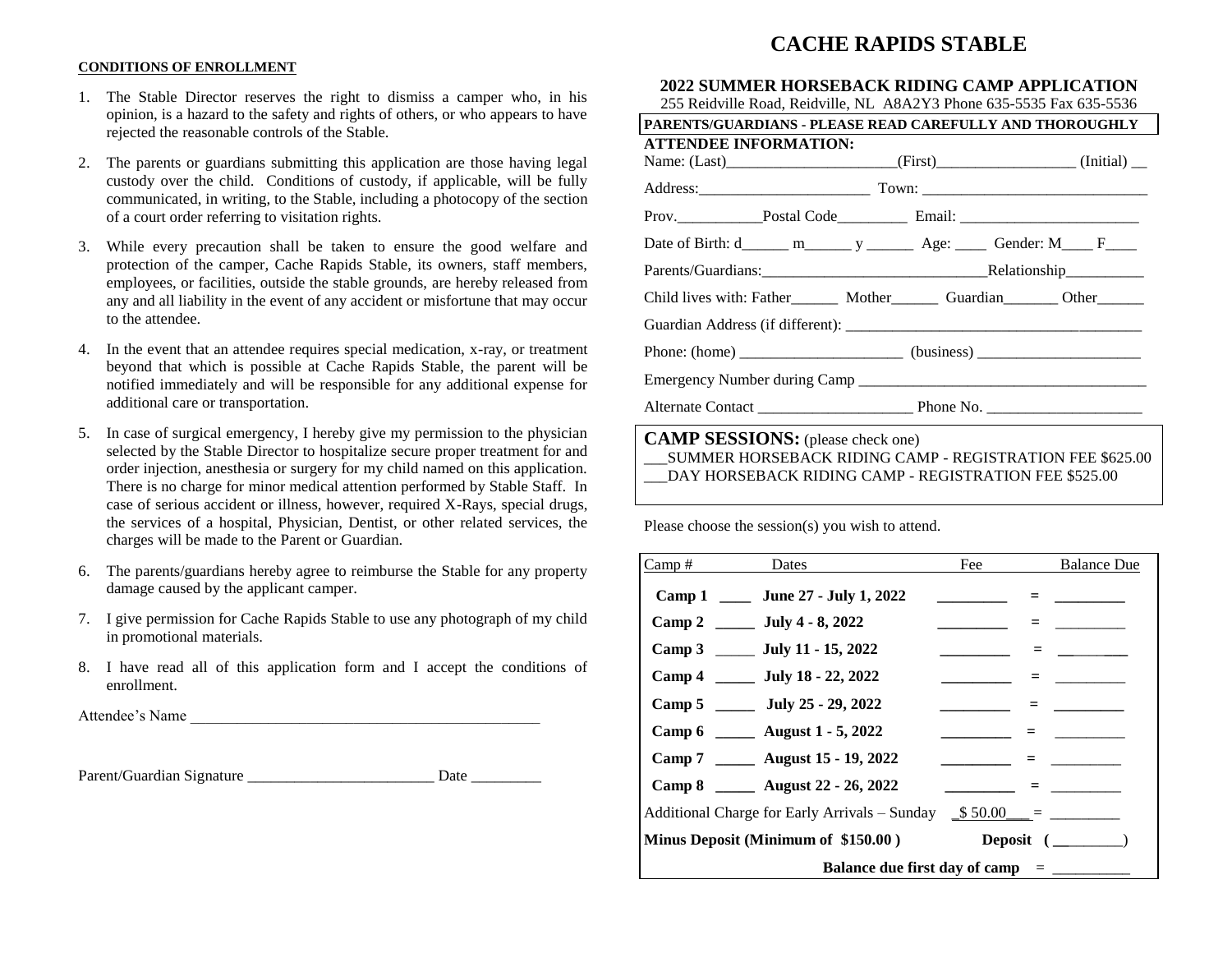#### **ATTENDEE MEDICAL INFORMATION**

| ANY ALLERGIES TO FOOD OR DRUGS OR BEE STINGS                         |  | YES NO     |
|----------------------------------------------------------------------|--|------------|
| IS MEDICATION REQUIRED AT CAMP                                       |  | YES NO     |
| ARE ALL VACCINATIONS UP TO DATE                                      |  | YES NO     |
| <b>HISTORY OF CONCUSSIONS</b>                                        |  | YES NO     |
| <b>FAINTING EPISODES DURING EXERCISE</b>                             |  | YES NO     |
| <b>EPILEPTIC</b>                                                     |  | YES NO     |
| <b>WEARS GLASSES</b>                                                 |  | YES NO     |
| ARE LENS SHATTERPROOF?                                               |  | YES NO     |
| <b>WEARS DENTAL APPLIANCE</b>                                        |  | YES NO     |
| <b>HEARING PROBLEM</b>                                               |  | YES NO     |
| <b>ASTHMA</b>                                                        |  | YES NO     |
| TROUBLE BREATHING DURING EXERCISE                                    |  | YES NO     |
| <b>HEART CONDITION</b>                                               |  | $YES$ $NO$ |
| <b>DIABETIC</b>                                                      |  | YES NO     |
| WEARS MEDIC ALERT BRACELET OR NECKLACE                               |  | YES NO     |
| SURGERY IN THE LAST YEAR.                                            |  | YES NO     |
| HAS BEEN HOSPITAL IN THE LAST YEAR                                   |  | YES NO     |
| HAS HAD INJURIES REQUIRING MEDICAL ATTENTION IN THE PAST YEAR.       |  |            |
|                                                                      |  | YES NO     |
| DATE OF LAST TETANUS?                                                |  |            |
| Please give details if you answered "yes" to any of the above items: |  |            |

\_\_\_\_\_\_\_\_\_\_\_\_\_\_\_\_\_\_\_\_\_\_\_\_\_\_\_\_\_\_\_\_\_\_\_\_\_\_\_\_\_\_\_\_\_\_\_\_\_\_\_\_\_\_\_\_\_\_\_\_

\_\_\_\_\_\_\_\_\_\_\_\_\_\_\_\_\_\_\_\_\_\_\_\_\_\_\_\_\_\_\_\_\_\_\_\_\_\_\_\_\_\_\_\_\_\_\_\_\_\_\_\_\_\_\_\_\_\_\_\_

Has the Applicant any Physical, Mental, Social, Emotional or Behavioral weakness or disability about which the Stable Director should know, or that will require attention? (e.g. seizures, ADD/ADHD etc.) YES\_\_\_ NO \_\_\_

\_\_\_\_\_\_\_\_\_\_\_\_\_\_\_\_\_\_\_\_\_\_\_\_\_\_\_\_\_\_\_\_\_\_\_\_\_\_\_\_\_\_\_\_\_\_\_\_\_\_\_\_\_\_\_\_\_\_\_\_\_\_\_\_\_

IF YES, please state

\_\_\_\_\_\_\_\_\_\_\_\_\_\_\_\_\_\_\_\_\_\_\_\_\_\_\_\_\_\_\_\_\_\_\_\_\_\_\_\_\_\_\_\_\_\_\_\_\_\_\_\_\_\_\_\_\_\_\_\_\_\_\_\_\_ and attach a full note of explanation from Parent, Guardian, Social Worker, or Doctor. (We must know this to better help the child enjoy their time at camp.)

FAMILY DOCTOR: \_\_\_\_\_\_\_\_\_\_\_\_\_\_\_\_\_\_\_\_\_\_\_\_\_\_\_ Phone: \_\_\_\_\_\_\_\_\_\_\_

Provincial Health Card Number (MCP): \_\_\_\_\_\_\_\_\_\_\_\_\_\_\_\_\_\_\_\_\_\_\_\_\_\_\_\_\_

If from outside Newfoundland give details of Medical or Accident Insurance coverage.

If we feel the applicant's medical condition necessitates it, we will require a letter from your Doctor stating that he/she is capable of attending camp.

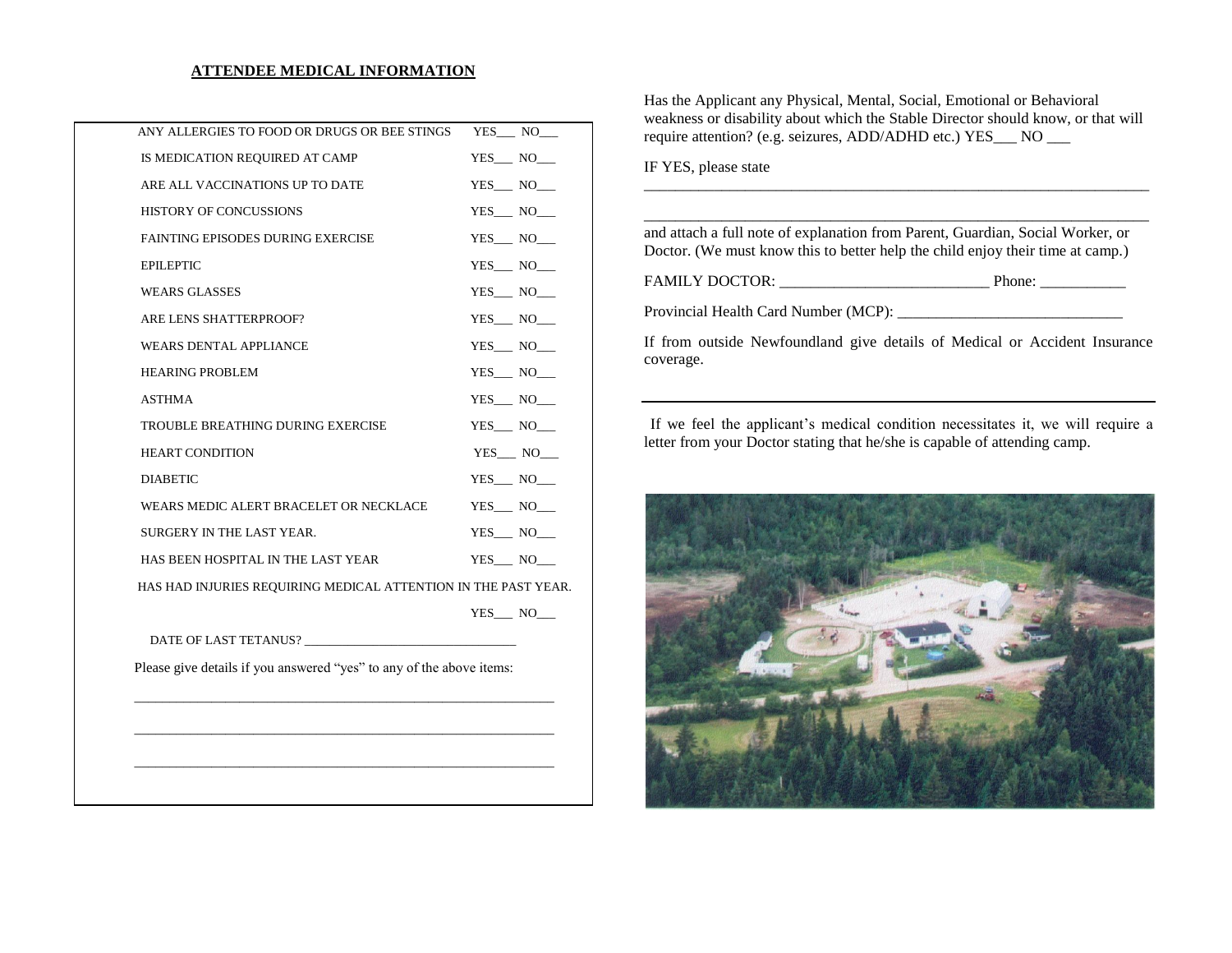In entering into this Agreement, I am not relying on any oral or written representations or statements made by the Releasees other that what is set forth in this Agreement.

*I HAVE READ AND UNDERSTOOD THIS AGREEMENT AND I AM AWARE THAT BY SIGNING THIS AGREEMENT, FROM THIS DAY FORWARD, I AM WAIVING CERTAIN LEGAL RIGHTS WHICH I, MY CHILD, MY HEIRS, NEXT OF KIN, EXECUTORS, ADMINISTRATORS, ASSIGNS AND/OR REPRESENTATIVES MAY HAVE AGAINST THE RELEASEES.*

Signed this \_\_\_\_\_\_\_\_\_\_\_ day of \_\_\_\_\_\_\_\_\_\_\_\_\_\_\_\_, 2022

 $\_$  , and the set of the set of the set of the set of the set of the set of the set of the set of the set of the set of the set of the set of the set of the set of the set of the set of the set of the set of the set of th

**Valid January 1, 2022 to December 31, 2022**

Name of Customer Date of Birth Signature of Customer

(A parent or guardian must sign for children under the age of 19).

Name of Witness Signature of Witness

*THIS AGREEMENT MUST BE COMPETED IN FULL, SIGNED, DATED, AND WITNESSED BEFORE ANY ACTIVITY WITH HORSES MAY BE UNDERTAKEN.*

\_\_\_\_\_\_\_\_\_\_\_\_\_\_\_\_\_\_\_\_\_\_\_\_ \_\_\_\_\_\_\_\_\_\_\_\_\_\_\_\_\_\_\_\_\_\_

## **PROTECTIVE HEAD GEAR AND RIDING BOOTS:**

ALL MINORS (riders under 19 years of age) are required to wear protective headgear in the form of a high impact helmet and riding boots. Riding Helmets are provided by the stable.

## **IT IS HIGHLY RECOMMENDED THAT ALL RIDERS OF ANY AGE WEAR A HIGH IMPACT HELMET AND RIDING BOOTS WHILE RIDING A HORSE.**



# **CACHE RAPIDS STABLE**

## **ASSUMPTION OF RISKS, RELEASE OF LIABILITY, WAIVER OF CLAIMS, AND INDEMNITY AGREEMENT.**

## BY SIGNING THIS DOCUMENT YOU WILL WAIVE

## CERTAIN LEGAL RIGHTS, INCLUDING THE RIGHT

TO SUE

**TO: CACHE RAPIDS FARM, LIMITED OPERATING AS CACHE RAPIDS STABLE** AND TO: ALL PROPERTY OWNERS (PRIVATE, FEDERAL, PROVINCIAL, REGIONAL AND MUNICIPAL)

On my behalf, and on behalf of any minor children participating in these activities, for which I am legally responsible, I agree to the following: